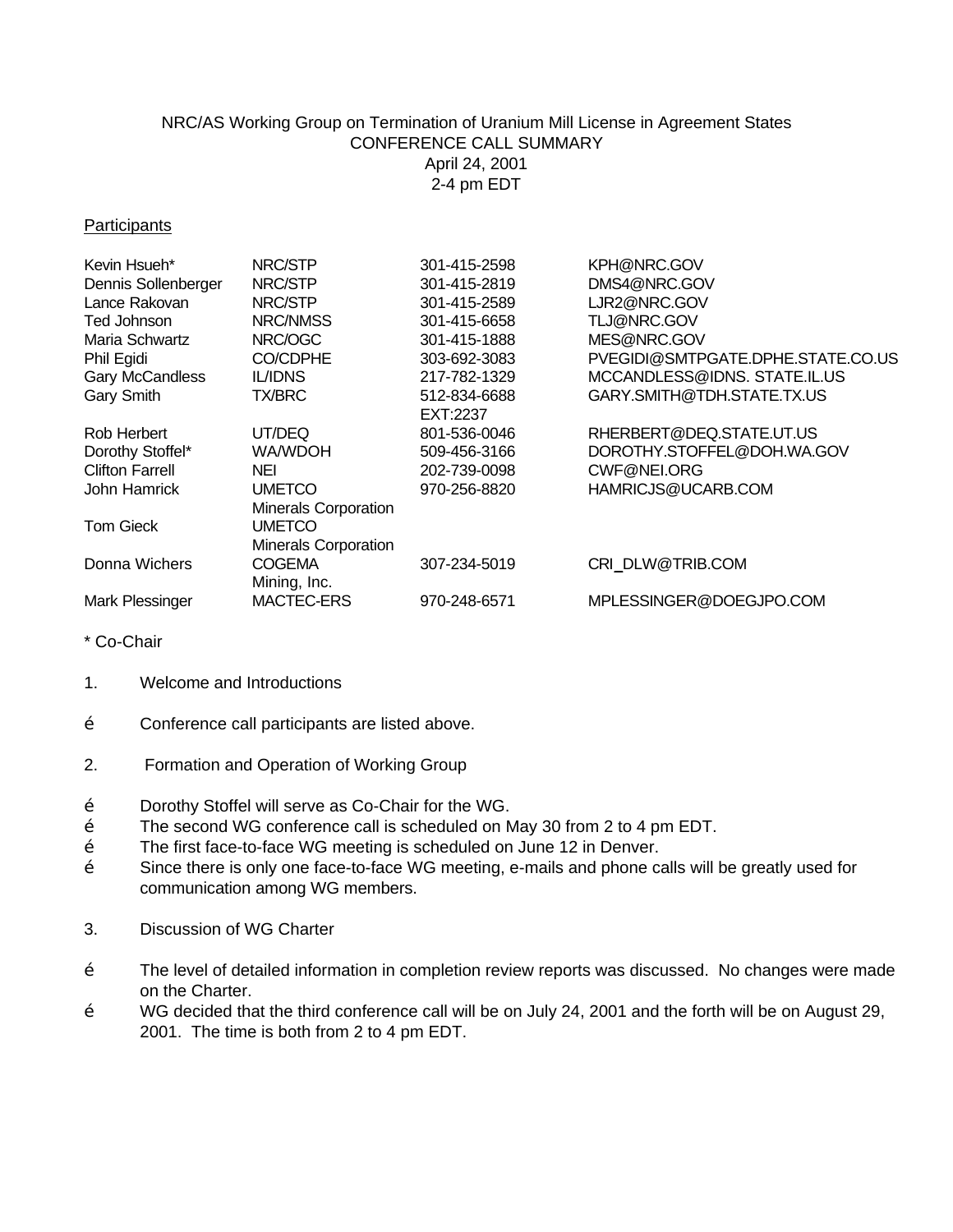- 4. Identification of Tasks and Assignments
	- Task 1: Draft revised STP SA-900 Procedure: **Kevin Hsueh**
	- Task 2: Sample Completion Review Report for Conventional Uranium Mill
		- Task 2-1: A brief description of licensee's activities associated with decommissioning, tailings remediation and/or groundwater cleanup: **Kevin Hsueh**
		- Task 2-2 Documentation that the completed surface remedial actions were performed in accordance with the license requirements and regulations

Geotechnical Stability: **Dorothy Stoffel and Dan Rom**

Surface Water Hydrology and Erosion Protection: **Ted Johnson**

Radon Emanation: **Phil Egidi**, **Gary Smith** and **Ted Johnson**

- Task 2-3 Documentation that the completed site decommissioning actions were performed in accordance with license requirements and regulations: **Phil Egidi**
- Task 2-4 Documentation that the completed groundwater corrective actions, if necessary, were performed in accordance with license requirements and regulations: **Gary Smith**, **Ted Johnson** and **Rob Herbert**
- Task 2-5 Discussion of results of State's site closure inspections: **Ted Johnson**
- Task 2-6 Documentation that release of this portion of the site will not negatively impact the reminder of the site to be closed at a later date, if it is a partial license termination case: **Kevin Hsueh**
- Task 3: Sample Completion Review Report for Non-conventional Uranium Mill
	- Task 3-1 A brief description of licensee's activities associated with license termination: **Kevin Hsueh**
	- Task 3-2 Ground water information which demonstrates that the groundwater has been adequately restored to meet State restoration criteria: **Ted Johnson**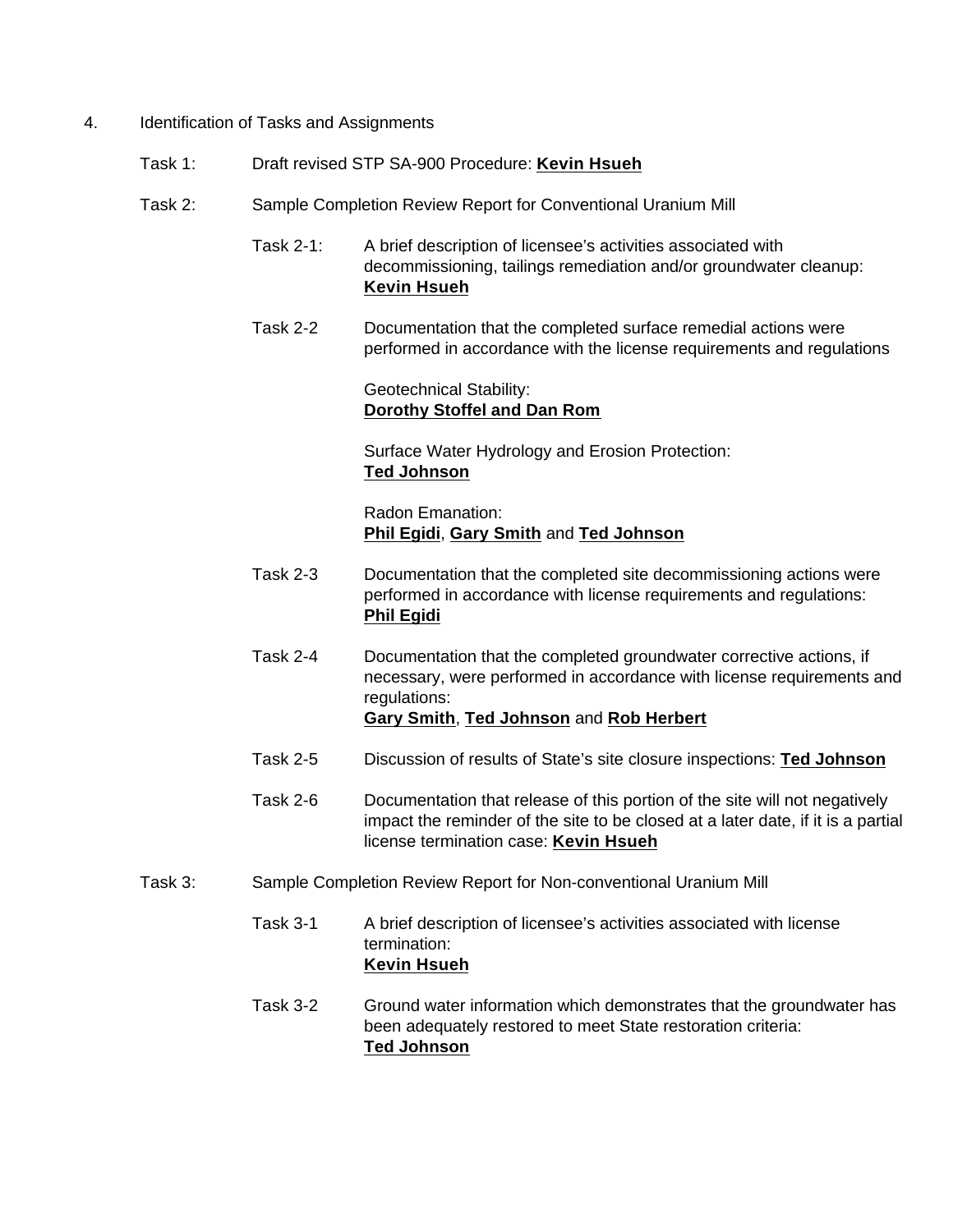- Task 3-3 Documentation that the production, injection, and monitoring wells have been closed and plugged in accordance with the State criteria: **Ted Johnson**
- Task 3-4 Decommissioning information which documents that all contaminated materials have been properly disposed of or transferred to another licensed site, or meet applicable standards and requirements for release: **Gary Smith**, **Phil Egidi**, **Gary McCandless**
- Task 3-5 Discussion of results of radiation surveys and confirmatory soil samples which indicates that the subject site meets applicable standards and requirements for release: **Phil Egidi**, **Gary McCandless**
- Task 3-6 Discussion of results of State's site closure inspections: **Ted Johnson**, **Gary McCandless**
- Task 3-7 Documentation that release of this portion of the site will not negatively impact the remainder of the site to be closed at a later date, if it is a partial license termination case: **Kevin Hsueh**
- Task 4: Documentation of WG recommendations to NRC for improvements on NRC concurrence process: **Dorothy Stoffel**, **Kevin Hsueh**
- 5. Review of WG Schedule
- $\check{Z}$  This item was discussed under item 3.
- 6. WG Meeting in Denver
- $\check{Z}$  WG briefly discussed the format of the meeting. It was suggested that WG members assigned to specific tasks take lead on the presentation for those tasks. WG will have further discussions on this subject during the May 30 conference call.
- 7. Discussions/comments from participants
- Ž Mr. Hamrick indicated that comments related to WG activities, if any, will be e-mailed to Kevin Hsueh.
- Ž Mr. Hamrick suggested WG consider sharing its documentation, discussed or distributed via e-mail among WG members, with meeting participants. WG will discuss this issue and respond at a later time.
- $\check{Z}$  Mr. Hamrick indicated that in addition to NRC regulations or equivalent Agreement State regulations, there are other Federal or State regulations that may be applicable to the site being terminated. WG believes that all applicable regulations should be identified and addressed in the completion review report.